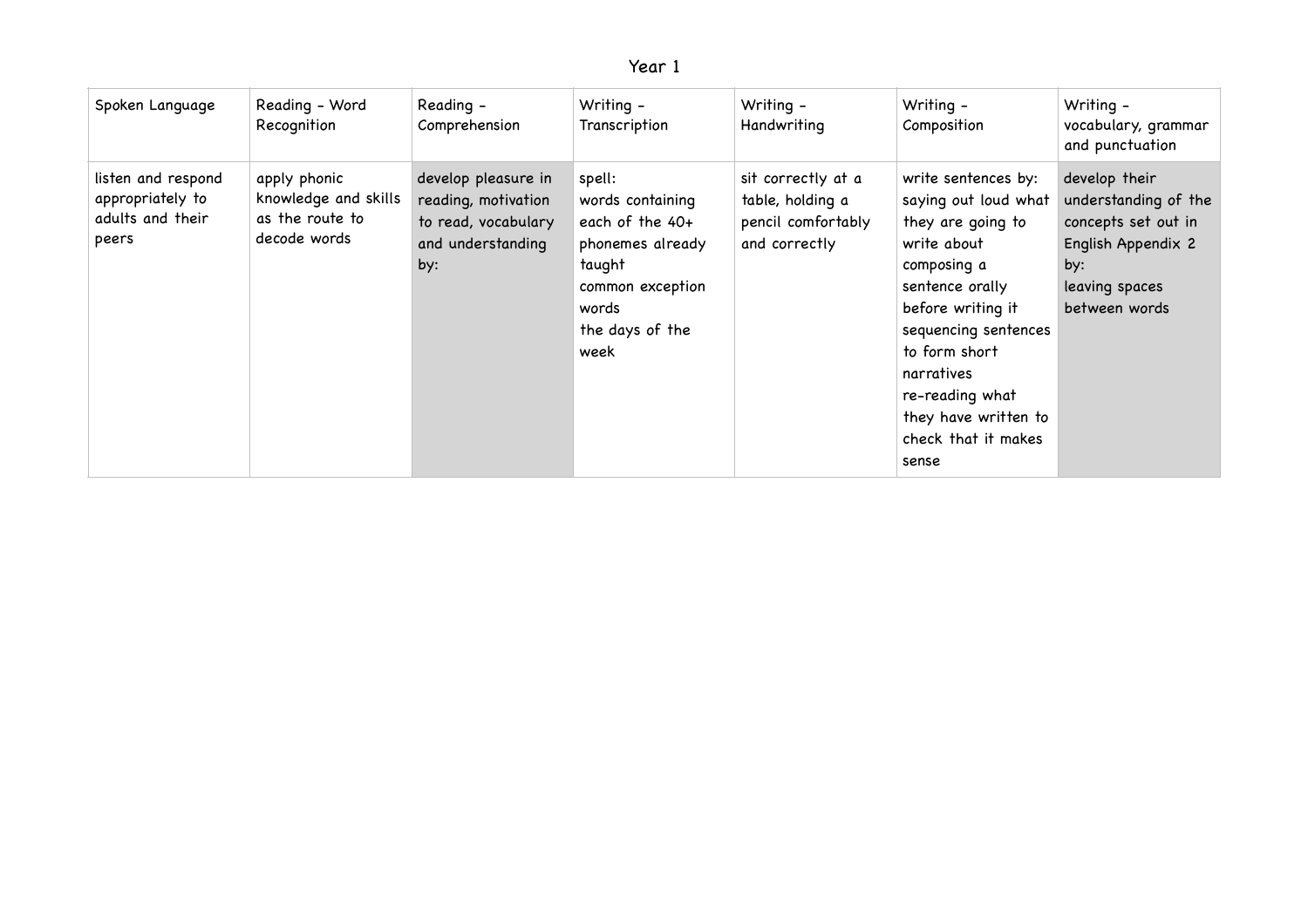| π<br>. پ |  |
|----------|--|
|----------|--|

| ask relevant<br>questions to extend<br>their understanding<br>and knowledge | respond speedily<br>with the correct<br>sound to graphemes<br>(letters or groups of<br>letters) for all 40+<br>phonemes, including,<br>where applicable,<br>alternative sounds<br>for graphemes | listening to and<br>discussing a wide<br>range of poems,<br>stories and non-<br>fiction at a level<br>beyond that at<br>which they can read<br>independently        | add prefixes and<br>suffixes:<br>using the spelling<br>-es as the plural<br>marker for nouns<br>and the third person<br>singular marker for<br>verbs<br>using the prefix un-<br>using -ing, -ed, -er<br>and -est where no<br>change is needed in<br>the spelling of root<br>words [for example,<br>helping, helped,<br>helper, eating,<br>quicker, quickest] | begin to form lower-<br>case letters in the<br>correct direction,<br>rule for adding $-s$ or starting and finishing<br>in the right place | discuss what they<br>have written with<br>the teacher or other<br>pupils.                       | joining words and<br>joining clauses using<br>and                                                                         |
|-----------------------------------------------------------------------------|-------------------------------------------------------------------------------------------------------------------------------------------------------------------------------------------------|---------------------------------------------------------------------------------------------------------------------------------------------------------------------|--------------------------------------------------------------------------------------------------------------------------------------------------------------------------------------------------------------------------------------------------------------------------------------------------------------------------------------------------------------|-------------------------------------------------------------------------------------------------------------------------------------------|-------------------------------------------------------------------------------------------------|---------------------------------------------------------------------------------------------------------------------------|
| use relevant<br>strategies to build<br>their vocabulary                     | read accurately by<br>blending sounds in<br>unfamiliar words<br>containing GPCs that<br>have been taught                                                                                        | being encouraged to<br>link what they read<br>or hear read to<br>their own<br>experiences                                                                           | apply simple spelling<br>rules and guidance,<br>as listed in English<br>Appendix 1                                                                                                                                                                                                                                                                           | form capital letters                                                                                                                      | read aloud their<br>writing clearly<br>enough to be heard<br>by their peers and<br>the teacher. | beginning to<br>punctuate sentences<br>using a capital letter<br>and a full stop,<br>question mark or<br>exclamation mark |
| articulate and<br>justify answers,<br>arguments and<br>opinions             | read common<br>exception words,<br>noting unusual<br>correspondences<br>between spelling and<br>sound and where<br>these occur in the<br>word                                                   | becoming very<br>familiar with key<br>stories, fairy stories<br>and traditional tales,<br>retelling them and<br>considering their<br>particular<br>characteristics. | write from memory<br>simple sentences<br>dictated by the<br>teacher that include<br>words using the<br>GPCs and common<br>exception words<br>taught so far.                                                                                                                                                                                                  | form digits 0-9                                                                                                                           |                                                                                                 | using a capital letter<br>for names of people,<br>places, the days of<br>the week, and the<br>personal pronoun 'I'        |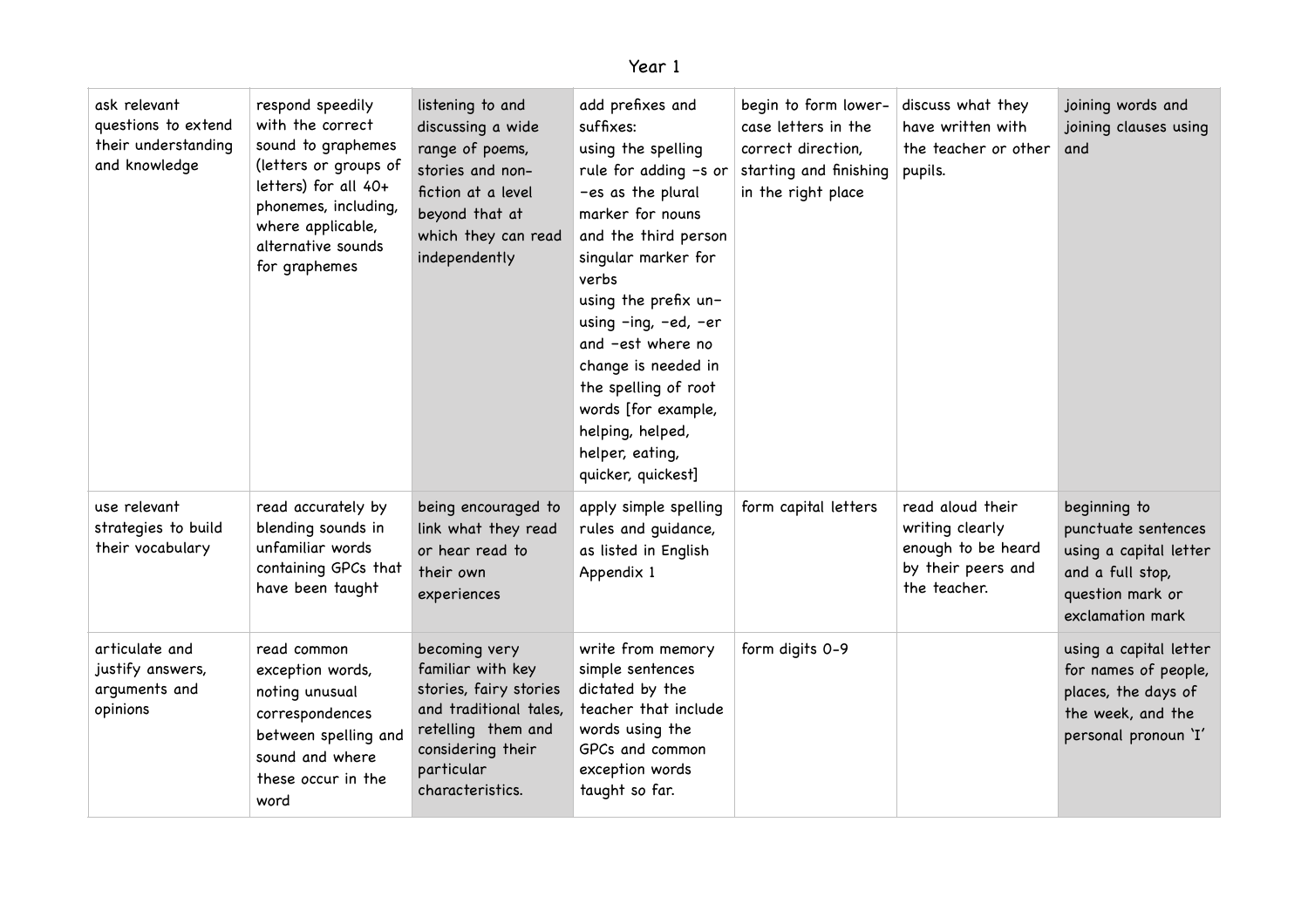| qive well-<br>structured<br>descriptions,<br>explanations and<br>narratives for<br>different purposes,<br>including for<br>expressing feelings                 | read words<br>containing taught<br>GPCs and $-s$ , $-es$ , $-$<br>ing, -ed, -er and -<br>est endings                                                   | recognising and<br>joining in with<br>predictable phrases                      | understand which<br>letters belong to<br>which handwriting<br>'families' (i.e. letters<br>that are formed in<br>similar ways) and to<br>practise these. | learning the<br>grammar for year 1<br>in English Appendix<br>$\overline{c}$                    |
|----------------------------------------------------------------------------------------------------------------------------------------------------------------|--------------------------------------------------------------------------------------------------------------------------------------------------------|--------------------------------------------------------------------------------|---------------------------------------------------------------------------------------------------------------------------------------------------------|------------------------------------------------------------------------------------------------|
| maintain attention<br>and participate<br>actively in<br>collaborative<br>conversations,<br>staying on topic and<br>initiating and<br>responding to<br>comments | read other words of<br>more than one<br>syllable that contain<br>taught GPCs                                                                           | learning to<br>appreciate rhymes<br>and poems, and to<br>recite some by heart  |                                                                                                                                                         | use the grammatical<br>terminology in<br>English Appendix 2<br>in discussing their<br>writing. |
| use spoken language<br>to develop<br>understanding<br>through speculating,<br>hypothesising,<br>imagining and<br>exploring ideas                               | read words with<br>contractions [for<br>example, I'm, I'll,<br>we'll], and<br>understand that the<br>apostrophe<br>represents the<br>omitted letter(s) | discussing word<br>meanings, linking<br>new meanings to<br>those already known |                                                                                                                                                         |                                                                                                |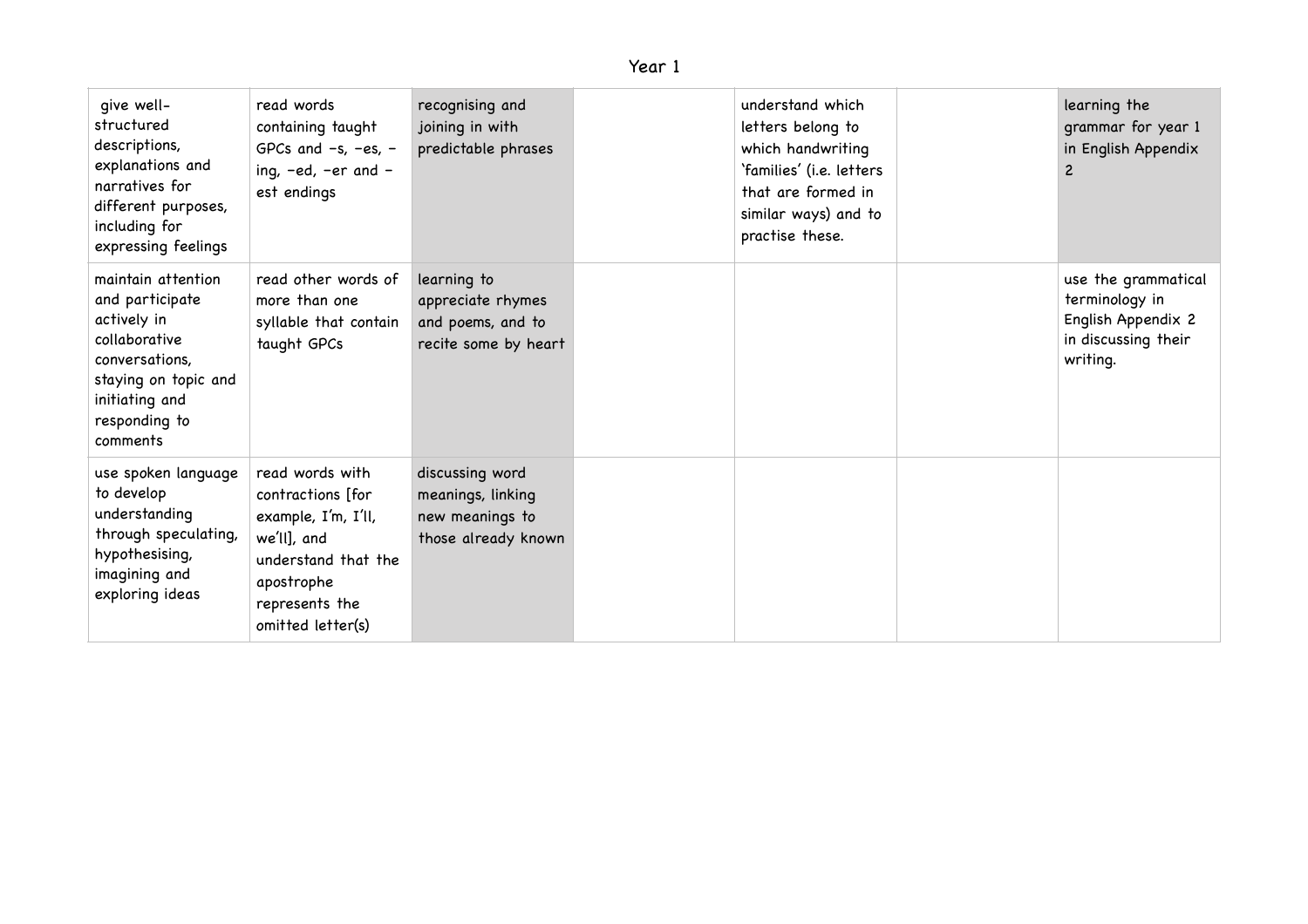## Year 1

| speak audibly and<br>fluently with an<br>increasing command<br>of Standard English                                  | read aloud<br>accurately books<br>that are consistent<br>with their developing<br>phonic knowledge<br>and that do not<br>require them to use<br>other strategies to<br>work out words | understand both the<br>books they can<br>already read<br>accurately and<br>fluently and those<br>they listen to by:  |  |  |
|---------------------------------------------------------------------------------------------------------------------|---------------------------------------------------------------------------------------------------------------------------------------------------------------------------------------|----------------------------------------------------------------------------------------------------------------------|--|--|
| participate in<br>discussions,<br>presentations,<br>performances, role<br>play, improvisations<br>and debates       | re-read these books<br>to build up their<br>fluency and<br>confidence in word<br>reading                                                                                              | drawing on what<br>they already know<br>or on background<br>information and<br>vocabulary provided<br>by the teacher |  |  |
| gain, maintain and<br>monitor the interest<br>of the listener(s)                                                    |                                                                                                                                                                                       | checking that the<br>text makes sense to<br>them as they read<br>and correcting<br>inaccurate reading                |  |  |
| consider and<br>evaluate different<br>viewpoints, attending<br>to and building on<br>the contributions of<br>others |                                                                                                                                                                                       | discussing the<br>significance of the<br>title and events                                                            |  |  |
| select and use<br>appropriate registers<br>for effective<br>communication.                                          |                                                                                                                                                                                       | making inferences on<br>the basis of what is<br>being said and done                                                  |  |  |